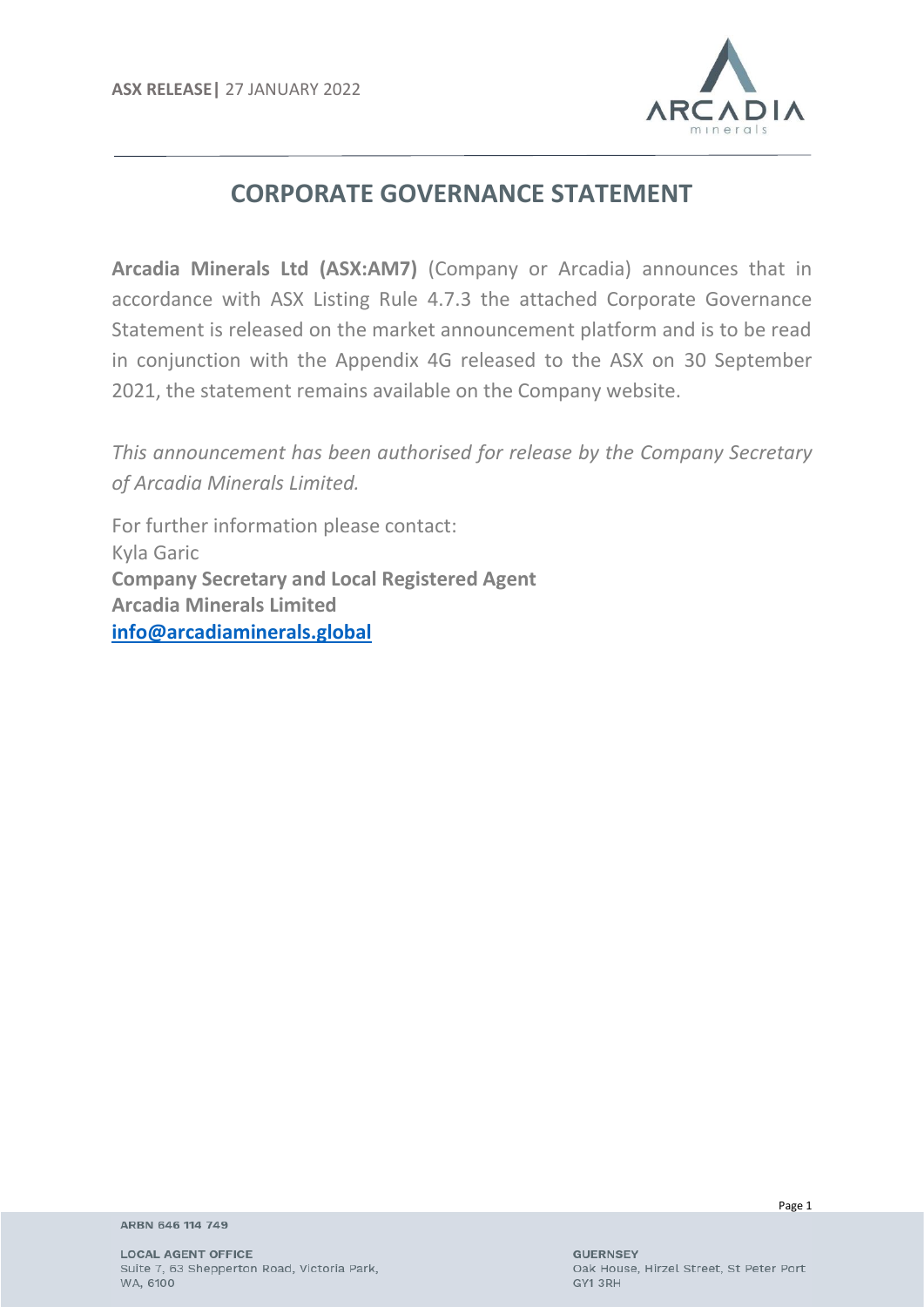

### **CORPORATE GOVERNANCE STATEMENT**

# **Introduction**

Arcadia Minerals Limited **(Company)** has established a corporate governance framework, the key features of which are set out in this statement. In establishing its corporate governance framework, the Company refers to the recommended corporate governance practices for ASX listed entities set out in the ASX Corporate Governance Council Principles and Recommendations **(Principles and Recommendations).**

This Corporate Governance Statement discloses the extent to which the Company,for the period the Company was admitted to the official list on 25 June 2021 to 30 June 2021 **(Reporting Period)** , has followed the recommendations set by the ASX Corporate Governance Council in its publication Corporate Governance Principles and Recommendations – 4th Edition **(Recommendations)**. The Recommendations are not mandatory, however the Recommendations that will not be followed have been identified and reasons provided for not following them along with what (if any) alternative governance practices the Company intends to adopt in lieu of the recommendation.

The Company has adopted a Corporate Governance Plan which provides the written terms of reference for the Company's corporate governance duties.

Due to the current size and nature of the existing Board and the magnitude of the Company's operations, the Board does not consider that the Company will gain any benefit from individual Board committees and that its resources would be better utilised in other areas as the Board is of the strong view that at this stage the experience and skill set of the current Board is sufficient to perform these roles. Under the Company's Board Charter, the duties that would ordinarily be assigned to individual committees are currently carried out by the full Board under the written terms of reference for those committees.

The information in the statement is current at 30 September 2021 and was approved by a resolution of the Board on the 30 September 2021.

### **Corporate governance policies and procedures**

The Company has adopted the following suite of corporate governance policies and procedures (together, the Corporate Governance Plan):

Corporate Governance

- Statement of Values
- Board Charter
- Corporate Code of Conduct
- Audit and Risk Committee Charter
- Remuneration Committee Charter
- Nomination Committee Charter
- Performance Evaluation Policy
- Continuous Disclosure Policy
- Risk Management Policy
- Trading Policy
- Diversity Policy
- Whistleblower Policy Protection Policy
	- o Summary of protections under the Corporations Act
	- o Summary of protections under the Taxation Administration Act
	- o Designated Disclosure Officers
- Anti-Bribery and Corruption Policy
- Shareholder Communication Strategy
- Annexure A Definition of independence

The Company's Corporate Governance Plan is available on the Company's website at **<https://arcadiaminerals.global/>**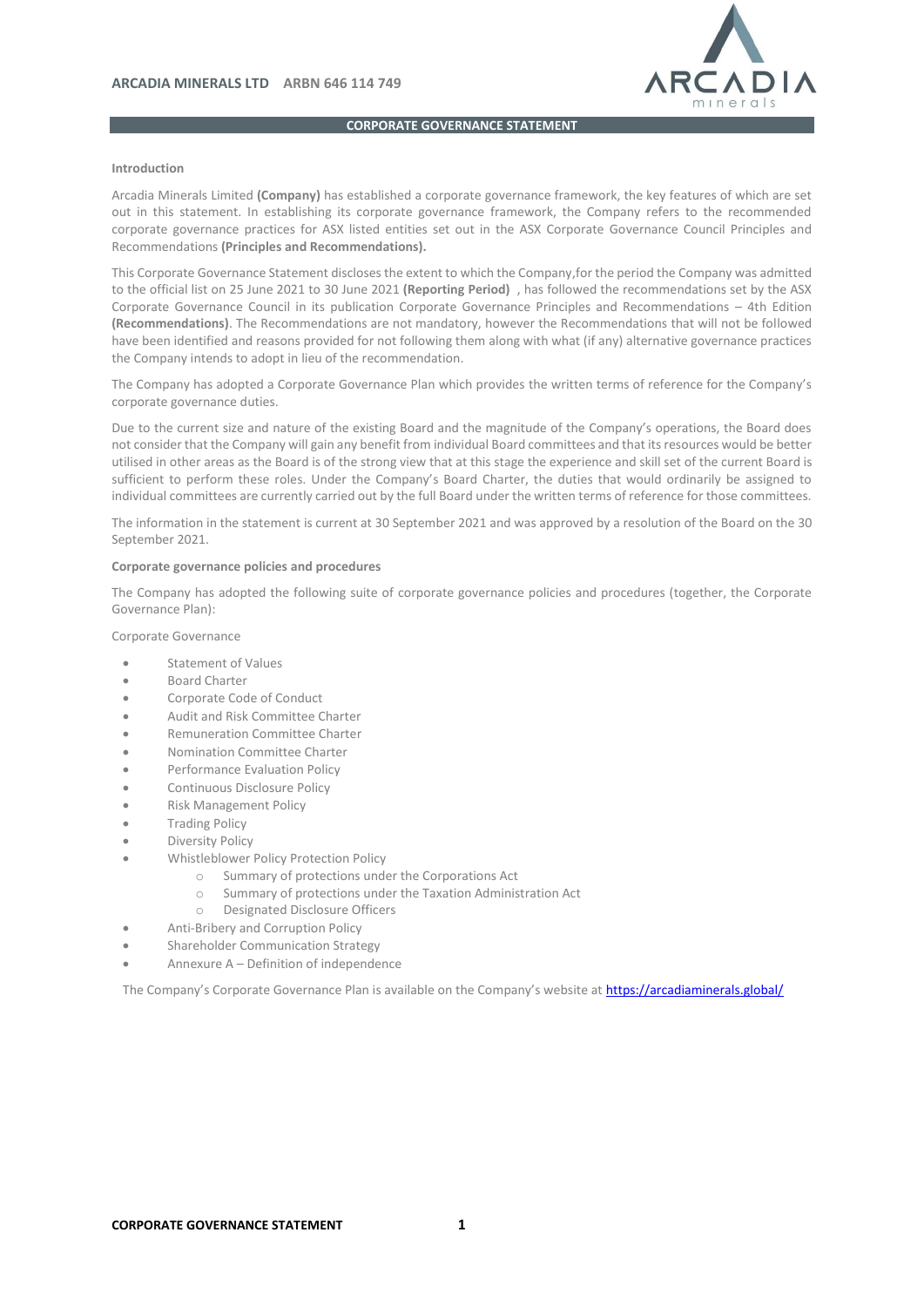

| <b>Recommendations</b>                                                                                                                                                                                                                                                                                                                                                                                                                                                                                                                                    | <b>Comply</b> | <b>Explanation</b>                                                                                                                                                                                                                                                                                                                                                                                                                                                                                                     |  |  |
|-----------------------------------------------------------------------------------------------------------------------------------------------------------------------------------------------------------------------------------------------------------------------------------------------------------------------------------------------------------------------------------------------------------------------------------------------------------------------------------------------------------------------------------------------------------|---------------|------------------------------------------------------------------------------------------------------------------------------------------------------------------------------------------------------------------------------------------------------------------------------------------------------------------------------------------------------------------------------------------------------------------------------------------------------------------------------------------------------------------------|--|--|
| Principle 1: Lay solid foundations for management and oversight                                                                                                                                                                                                                                                                                                                                                                                                                                                                                           |               |                                                                                                                                                                                                                                                                                                                                                                                                                                                                                                                        |  |  |
| <b>Recommendation 1.1</b><br>A listed entity should have and disclose a charter which:<br>sets out the respective roles and responsibilities of<br>(a)<br>the board, the chair and management; and<br>includes a description of those matters expressly<br>(b)<br>reserved to the board and those delegated to                                                                                                                                                                                                                                            | Yes           | has established the respective roles and<br>The Company<br>responsibilities of its Board and management, and those matters<br>expressly reserved to the Board and those delegated to<br>management, and has documented this in its Board Charter, within<br>the Company Corporate Governance Plan, which is disclosed on the<br>Company's website.                                                                                                                                                                     |  |  |
| management.                                                                                                                                                                                                                                                                                                                                                                                                                                                                                                                                               |               |                                                                                                                                                                                                                                                                                                                                                                                                                                                                                                                        |  |  |
| <b>Recommendation 1.2</b><br>A listed entity should:<br>undertake appropriate checks before appointing a<br>(a)<br>person, or putting forward to security holders a<br>candidate for election, as a director; and<br>provide security holders with all material<br>(b)<br>information relevant to a decision on whether or<br>not to elect or re-elect a director.                                                                                                                                                                                        | Yes           | The Board undertakes appropriate checks before appointing<br>(a)<br>a person, these checks were undertaken for all Directors<br>appointed. The checks that are undertaken is set out in the<br>Nomination Committee Charter.<br>Under the Nomination Committee Charter, all material<br>(b)<br>information relevant to a decision on whether or not to elect<br>or re-elect a Director must be provided to security holders in<br>the Notice of Meeting containing the resolution to elect or re-<br>elect a Director. |  |  |
| <b>Recommendation 1.3</b><br>A listed entity should have a written agreement with<br>each director and senior executive setting out the terms<br>of their appointment.                                                                                                                                                                                                                                                                                                                                                                                    | Yes           | The Nomination Committee Charter outlines the requirement to<br>have a written agreement with each Director and senior executive<br>of the Company which sets out the terms of that Director's or<br>senior executive's appointment.                                                                                                                                                                                                                                                                                   |  |  |
|                                                                                                                                                                                                                                                                                                                                                                                                                                                                                                                                                           |               | The Company has a written agreement with each of its Directors,<br>and senior executives.                                                                                                                                                                                                                                                                                                                                                                                                                              |  |  |
| <b>Recommendation 1.4</b><br>The company secretary of a listed entity should be<br>accountable directly to the board, through the chair, on<br>all matters to do with the proper functioning of the<br>board.                                                                                                                                                                                                                                                                                                                                             | Yes           | The Board Charter outlines the roles, responsibility and<br>accountability of the Company Secretary. In accordance with this,<br>the Company Secretary is accountable directly to the Board,<br>through the Chair, on all matters to do with the proper functioning<br>of the Board.                                                                                                                                                                                                                                   |  |  |
| <b>Recommendation 1.5</b><br>A listed entity should:<br>(a) have a diversity policy which includes requirements<br>for the board to set measurable objectives for<br>achieving gender diversity and to assess annually<br>both the objectives and the entity's progress in<br>achieving them;                                                                                                                                                                                                                                                             | <b>No</b>     | The Company has a Diversity Policy, which is disclosed on the<br>Company's website. However, the Diversity Policy does not include<br>requirements for the Board to set measurable objectives for<br>achieving gender diversity and to assess annually both the<br>objectives and the Company's progress in achieving them. The<br>Board has not set measurable objectives for achieving gender<br>diversity.                                                                                                          |  |  |
| disclose that policy or a summary or it; and<br>(b)<br>disclose as at the end of each reporting period:<br>(c)<br>(i) the measurable objectives for achieving<br>gender diversity set by the board in<br>accordance with the entity's diversity policy<br>and its progress towards achieving them; and<br>(ii) either:<br>(A)<br>the respective proportions of men and<br>women on the board, in senior<br>executive positions and across the<br>whole organisation including how the<br>entity has defined "senior executive" for<br>these purposes); or |               | Given the Company's stage of development and the number of<br>employees, the Board considers it is not practical to set measurable<br>objectives for achieving gender diversity at this time.<br>The respective proportions of men and women on the Board, in<br>senior executive positions and across the whole organisations are<br>set out in the following table. Senior executives for these purposes<br>means those person who report directly to the chief executive<br>officer (or equivalent):                |  |  |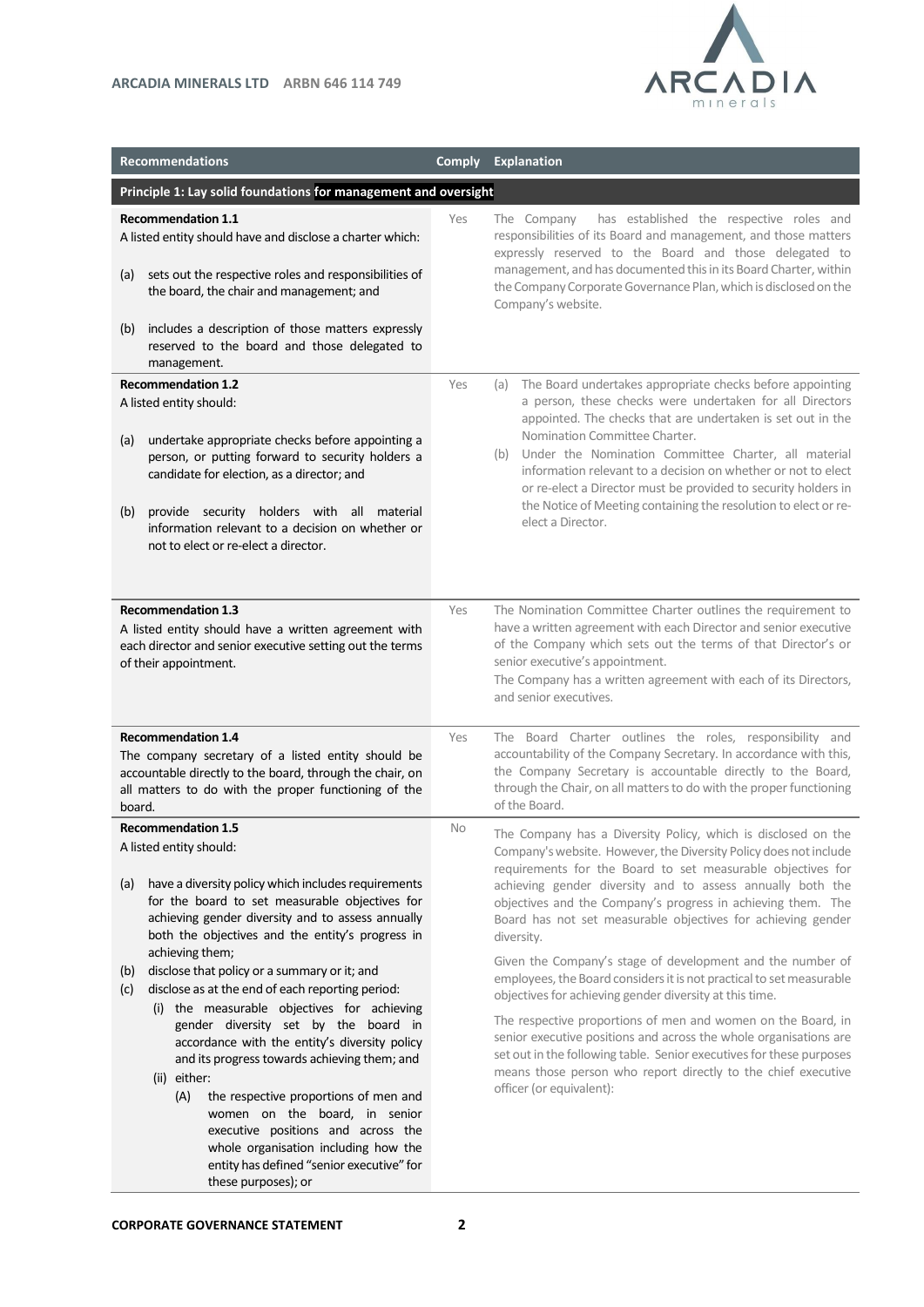

|     | <b>Recommendations</b>    |                                                                                                                        | <b>Comply</b> |     | <b>Explanation</b>                  |      |              |                                                                                                                            |  |
|-----|---------------------------|------------------------------------------------------------------------------------------------------------------------|---------------|-----|-------------------------------------|------|--------------|----------------------------------------------------------------------------------------------------------------------------|--|
|     | (B)                       | if the entity is a "relevant employer"<br>under the Workplace Gender Equality<br>Act, the entity's most recent "Gender |               |     |                                     |      |              |                                                                                                                            |  |
|     |                           | Equality Indicators", as defined in and                                                                                |               |     |                                     | Male | Female       | Total                                                                                                                      |  |
|     |                           | published under the Workplace Gender                                                                                   |               |     | Board of Arcadia                    | 5    |              | 5                                                                                                                          |  |
|     |                           | Equality Act.                                                                                                          |               |     | Senior executives                   | 1    | $\mathbf{1}$ | $\overline{2}$                                                                                                             |  |
|     |                           |                                                                                                                        |               |     | Total                               | 6    | $\mathbf{1}$ | 7                                                                                                                          |  |
|     |                           |                                                                                                                        |               |     |                                     |      |              |                                                                                                                            |  |
|     | <b>Recommendation 1.6</b> |                                                                                                                        | Yes           | (a) |                                     |      |              | The Company's Nomination Committee (or, in its absence, the                                                                |  |
|     | A listed entity should:   |                                                                                                                        |               |     |                                     |      |              | Board) is responsible for evaluating the performance of the<br>Board, its committees and individual Directors on an annual |  |
| (a) |                           | have and disclose a process for periodically                                                                           |               |     |                                     |      |              | basis. It may do so with the aid of an independent advisor. The                                                            |  |
|     |                           | evaluating the performance of the board, its                                                                           |               |     |                                     |      |              | process for this is set out in the Company's Corporate                                                                     |  |
|     |                           | committees and individual directors; and                                                                               |               |     | website.                            |      |              | Governance Plan which is available on the Company's                                                                        |  |
| (b) |                           | disclose in relation to each reporting period,                                                                         |               | (b) |                                     |      |              | The Company's Corporate Governance Plan requires the                                                                       |  |
|     |                           | whether a performance evaluation was undertaken                                                                        |               |     |                                     |      |              | Board to disclose whether or not performance evaluations<br>were conducted during the relevant reporting period. The       |  |
|     | process.                  | in the reporting period in accordance with that                                                                        |               |     |                                     |      |              | Company intends to undertake performance evaluations in                                                                    |  |
|     |                           |                                                                                                                        |               |     |                                     |      |              | respect of the Board, its committees (if any) and individual                                                               |  |
|     |                           |                                                                                                                        |               |     |                                     |      |              | Directors in the 12 month period post admission to the ASX.                                                                |  |
|     | <b>Recommendation 1.7</b> |                                                                                                                        | Yes           | (a) |                                     |      |              | The Company's Nomination Committee (or, in its absence, the                                                                |  |
|     | A listed entity should:   |                                                                                                                        |               |     |                                     |      |              | Board) is responsible for evaluating the performance of the                                                                |  |
|     |                           |                                                                                                                        |               |     |                                     |      |              | Company's senior executives on an annual basis. The<br>Company's Remuneration Committee (or, in its absence, the           |  |
| (a) |                           | have and disclose a process evaluating the<br>performance of its senior executives at least once                       |               |     |                                     |      |              | Board) is responsible for evaluating the remuneration of the                                                               |  |
|     |                           | every reporting period; and                                                                                            |               |     |                                     |      |              | Company's senior executives on an annual basis. A senior                                                                   |  |
|     |                           |                                                                                                                        |               |     |                                     |      |              | executive, for these purposes, means key management<br>personnel (as defined in the Corporations Act) other than a         |  |
| (b) |                           | disclose for each reporting period, whether a<br>performance evaluation has been undertaken in                         |               |     | non-executive Director.             |      |              |                                                                                                                            |  |
|     |                           | accordance with that process during or in respect of                                                                   |               |     |                                     |      |              | The applicable processes for these evaluations can be found                                                                |  |
|     | that period.              |                                                                                                                        |               |     | available on the Company's website. |      |              | in the Company's Corporate Governance Plan, which is                                                                       |  |
|     |                           |                                                                                                                        |               | (b) |                                     |      |              | The Company's Corporate Governance Plan requires the                                                                       |  |
|     |                           |                                                                                                                        |               |     |                                     |      |              | Company to disclose whether or not performance evaluations<br>were conducted during the relevant reporting period. The     |  |
|     |                           |                                                                                                                        |               |     |                                     |      |              | Company intends to undertake performance evaluations in                                                                    |  |
|     |                           |                                                                                                                        |               |     |                                     |      |              | respect of Senior Executives in the 12 month period post                                                                   |  |
|     |                           |                                                                                                                        |               |     | admission to the ASX.               |      |              |                                                                                                                            |  |
|     |                           |                                                                                                                        |               |     |                                     |      |              |                                                                                                                            |  |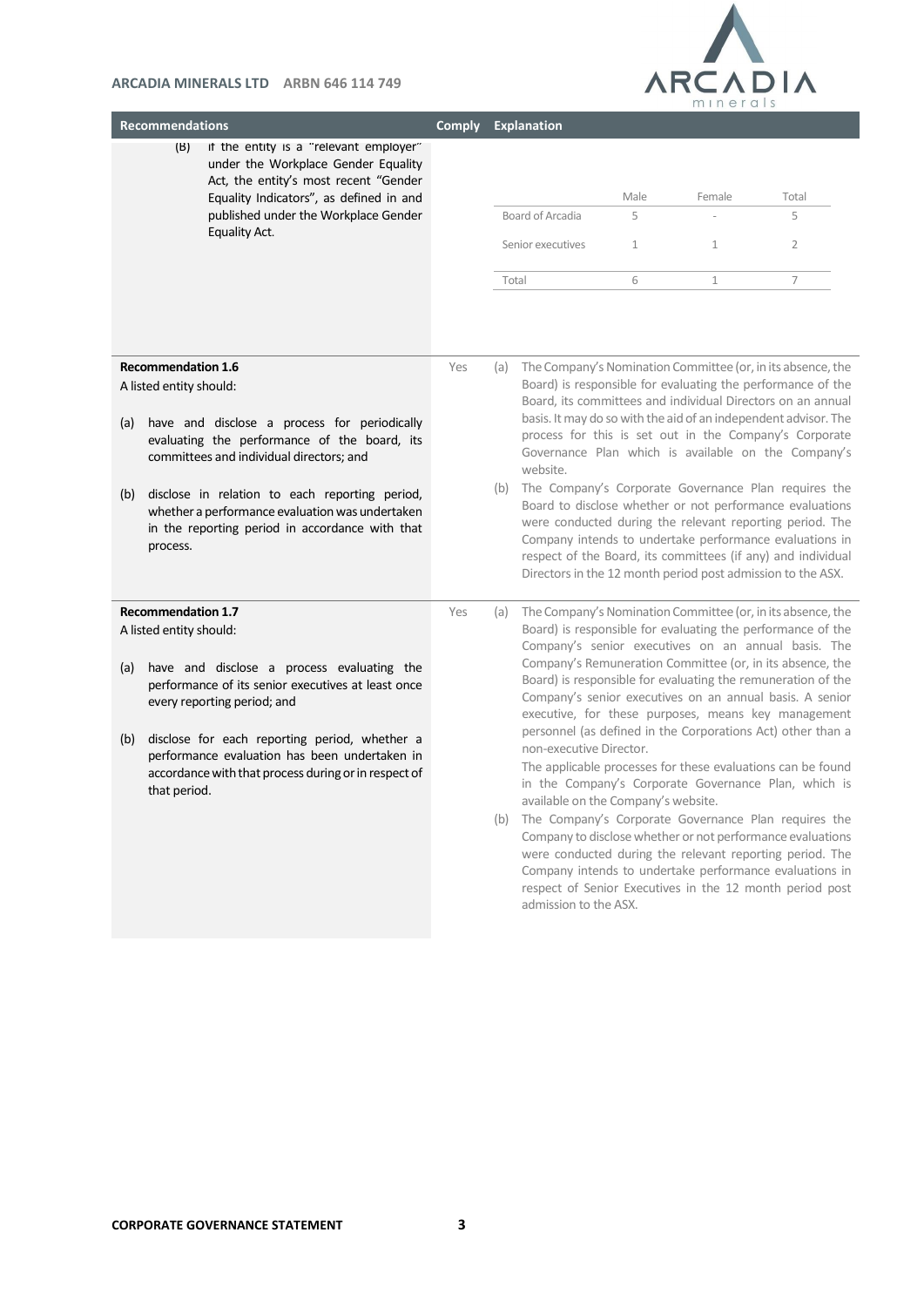

| <b>Recommendations</b>                                                                                                                                                                                                                                                                                                                                                                                                                                                                                                                                                                                                                                                                                                                                                                                                                                                                                                       | <b>Comply</b> | <b>Explanation</b>                                                                                                                                                                                                                                                                                                                                                                                                                                                                                                                                                                                                                                                                                                                                                                                                                                                                                                                                                                                                                                                                                                                                                                                                                                                                                                                                                                                                                                                                    |
|------------------------------------------------------------------------------------------------------------------------------------------------------------------------------------------------------------------------------------------------------------------------------------------------------------------------------------------------------------------------------------------------------------------------------------------------------------------------------------------------------------------------------------------------------------------------------------------------------------------------------------------------------------------------------------------------------------------------------------------------------------------------------------------------------------------------------------------------------------------------------------------------------------------------------|---------------|---------------------------------------------------------------------------------------------------------------------------------------------------------------------------------------------------------------------------------------------------------------------------------------------------------------------------------------------------------------------------------------------------------------------------------------------------------------------------------------------------------------------------------------------------------------------------------------------------------------------------------------------------------------------------------------------------------------------------------------------------------------------------------------------------------------------------------------------------------------------------------------------------------------------------------------------------------------------------------------------------------------------------------------------------------------------------------------------------------------------------------------------------------------------------------------------------------------------------------------------------------------------------------------------------------------------------------------------------------------------------------------------------------------------------------------------------------------------------------------|
| Principle 2: Structure the board to be effective and add value                                                                                                                                                                                                                                                                                                                                                                                                                                                                                                                                                                                                                                                                                                                                                                                                                                                               |               |                                                                                                                                                                                                                                                                                                                                                                                                                                                                                                                                                                                                                                                                                                                                                                                                                                                                                                                                                                                                                                                                                                                                                                                                                                                                                                                                                                                                                                                                                       |
| <b>Recommendation 2.1</b><br>The board of a listed entity should:<br>(a)<br>have a nomination committee which:<br>has at least three members, a majority of<br>(i)<br>whom are independent directors; and<br>is chaired by an independent director,<br>(ii)<br>and disclose:<br>the charter of the committee;<br>(iii)<br>(iv)<br>the members of the committee; and<br>(v)<br>as at the end of each reporting period, the<br>number of times the committee met<br>throughout the period and the individual<br>attendances of the members at those<br>meetings; or<br>if it does not have a nomination committee,<br>(b)<br>disclose that fact and the processes it employs to<br>address board succession issues and to ensure that<br>the board has the appropriate balance of skills,<br>experience, independence and knowledge of the<br>entity to enable it to discharge its duties and<br>responsibilities effectively. | Yes           | The Company will not have a separate Nomination<br>(a)<br>Committee. The Company's Nomination Committee Charter<br>provides for the creation of a Nomination Committee (if it is<br>considered it will benefit the Company), with at least three<br>members, a majority of whom are independent Directors,<br>and which must be chaired by an independent Director.<br>The Company does not have a Nomination Committee as the<br>(b)<br>Board considers the Company will not currently benefit from<br>its establishment. In accordance with the Company's Board<br>Charter, the Board carries out the duties that would<br>ordinarily be carried out by the Nomination Committee<br>under the Nomination Committee Charter, including the<br>following processes to address succession issues and to<br>ensure the Board has the appropriate balance of skills,<br>experience, independence and knowledge of the entity to<br>enable it to discharge its duties and responsibilities<br>effectively:<br>devoting time at least annually to discuss Board<br>(i)<br>succession matters and updating the Company's<br>Board skills matrix; and<br>all Board members being involved in the Company's<br>(ii)<br>nomination process to the maximum extent permitted<br>under the Company's Articles and ASX Listing Rules<br>Details of director attendance at meetings of the full Board, during<br>the reporting period, is set out in the Directors' Report in the<br>Annual Report. |
| <b>Recommendation 2.2</b><br>A listed entity should have and disclose a board skill<br>matrix setting out the mix of skills and diversity that the<br>board currently has or is looking to achieve in its<br>membership.                                                                                                                                                                                                                                                                                                                                                                                                                                                                                                                                                                                                                                                                                                     | Yes           | Under the Nomination Committee Charter (in the Company's<br>Corporate Governance Plan), the Nomination Committee (or, in its<br>absence, the Board) will be required to prepare a Board skill matrix<br>setting out the mix of skills and diversity that the Board currently<br>has (or is looking to achieve) and to review this at least annually<br>against the Company's Board skills matrix to ensure the<br>appropriate mix of skills and expertise is present to facilitate<br>successful strategic direction.<br>The Board has identified the appropriate mix of skills and diversity<br>required of its members to operate efficiently and effectively. The<br>Board has completed the Board Skills Matrix and this is Annexure 1                                                                                                                                                                                                                                                                                                                                                                                                                                                                                                                                                                                                                                                                                                                                            |

of the Corporate Governance Statement.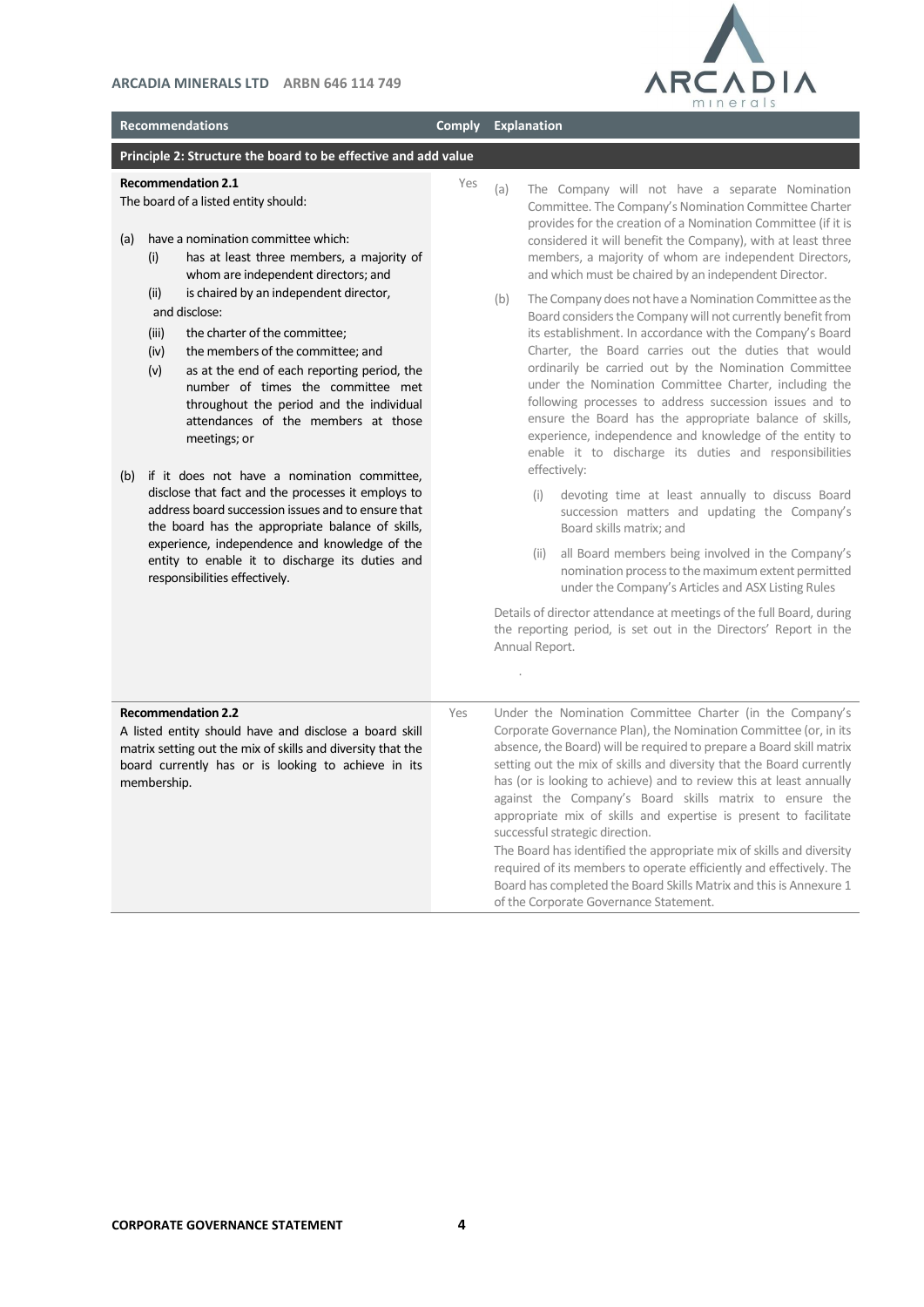

| <b>Recommendations</b>                                                                                                                                                                                                                                                                                                          | <b>Comply</b> | <b>Explanation</b>                                                                                                                                                                                                                                                                                                                                                                                                                                                                                                                                                                                                                                                                                                                                                                                                                                                                                                                                                                                                                                                                                                                                                                                                                                                                                                                                                                                                                                  |
|---------------------------------------------------------------------------------------------------------------------------------------------------------------------------------------------------------------------------------------------------------------------------------------------------------------------------------|---------------|-----------------------------------------------------------------------------------------------------------------------------------------------------------------------------------------------------------------------------------------------------------------------------------------------------------------------------------------------------------------------------------------------------------------------------------------------------------------------------------------------------------------------------------------------------------------------------------------------------------------------------------------------------------------------------------------------------------------------------------------------------------------------------------------------------------------------------------------------------------------------------------------------------------------------------------------------------------------------------------------------------------------------------------------------------------------------------------------------------------------------------------------------------------------------------------------------------------------------------------------------------------------------------------------------------------------------------------------------------------------------------------------------------------------------------------------------------|
| <b>Recommendation 2.3</b><br>A listed entity should disclose:<br>the names of the directors considered by the board<br>(a)<br>to be independent directors;<br>if a director has an interest, position, association or<br>(b)<br>relationship of the type described in Box 2.3 of the<br>ASX Corporate Governance Principles and | Yes           | The board considered the independence of Directors with regards<br>to factors set out in Box 2.3 of the ASX Principle and<br>Recommendations. During the Reporting Period the Company had<br>two independent directors Mr Michael Davy and Mr Joseph Van<br>Den Elsen, subsequent to the reporting period Mr Joseph Van Den<br>Elsen resigned, and Mr Andrew Law was appointed.<br>Names of Directors during the Reporting Period and their length<br>of service up to the date of this statement is noted below:<br>Length of Service<br>Name                                                                                                                                                                                                                                                                                                                                                                                                                                                                                                                                                                                                                                                                                                                                                                                                                                                                                                      |
| Recommendation (4 <sup>th</sup> Edition), but the board is of<br>the opinion that it does not compromise the<br>independence of the director, the nature of the<br>interest, position, association or relationship in<br>question and an explanation of why the board is of<br>that opinion; and                                |               | Jurie Wessels<br>10 months<br><b>Executive Chairman</b><br>10 months<br>Philip Le Roux<br>CEO & Executive Director<br>Michael Davy<br>10 months<br>Non-Executive Director                                                                                                                                                                                                                                                                                                                                                                                                                                                                                                                                                                                                                                                                                                                                                                                                                                                                                                                                                                                                                                                                                                                                                                                                                                                                           |
| the length of service of each director<br>(c)                                                                                                                                                                                                                                                                                   |               | Johan Le Roux<br>10 months<br>Non Executive Director<br>Mr Andrew Law<br>6 days<br>Non-Executive Director<br>Mr Joseph Van Den Elsen<br>10 months<br>Non-Executive Director                                                                                                                                                                                                                                                                                                                                                                                                                                                                                                                                                                                                                                                                                                                                                                                                                                                                                                                                                                                                                                                                                                                                                                                                                                                                         |
| <b>Recommendation 2.4</b><br>A majority of the board of a listed entity should be<br>independent directors.                                                                                                                                                                                                                     | No            | The Company's Board Charter requires that, where practical, the<br>majority of the Board should be independent.<br>The Board currently comprises a total of five directors, of whom<br>two are considered to be independent. As such, independent<br>directors currently do not comprise the majority of the Board.<br>The Board recognises the importance of the appropriate balance<br>between independent and non-independent representation on<br>the Board. However, the Board does not currently consider an<br>independent majority of the Board to be appropriate given:<br>the speculative nature of the Company's business, and its<br>a)<br>limited scale of activities, means the Company only needs,<br>and can only commercially sustain, a small board of directors;<br>the Company considers at least two (2) directors need to be<br>b)<br>executive directors for the Company to be effectively<br>managed;<br>the Company considers it necessary, given its speculative and<br>C)<br>small scale activities, to attract and retain suitable directors by<br>offering directors an interest in the Company; and<br>the Company considers it appropriate to<br>d)<br>provide<br>remuneration to its Directors in the form of securities in order<br>to conserve its limited cash reserves<br>As the Company's operations progress, the Board will review the<br>composition of the Board, including independence of its Directors. |
| <b>Recommendation 2.5</b><br>The chair of the board of a listed entity should be an<br>independent director and, in particular, should not be<br>the same person as the CEO of the entity.                                                                                                                                      | <b>No</b>     | The Board Charter provides that, where practical, the Chair of the<br>Board should be an independent Director and should not be the<br>CEO/Managing Director.<br>The Chair of the Board is Mr Wessels. Mr Wessels is an Executive of<br>the Company and is not considered to be an independent Director,<br>he is not the CEO/Managing Director.                                                                                                                                                                                                                                                                                                                                                                                                                                                                                                                                                                                                                                                                                                                                                                                                                                                                                                                                                                                                                                                                                                    |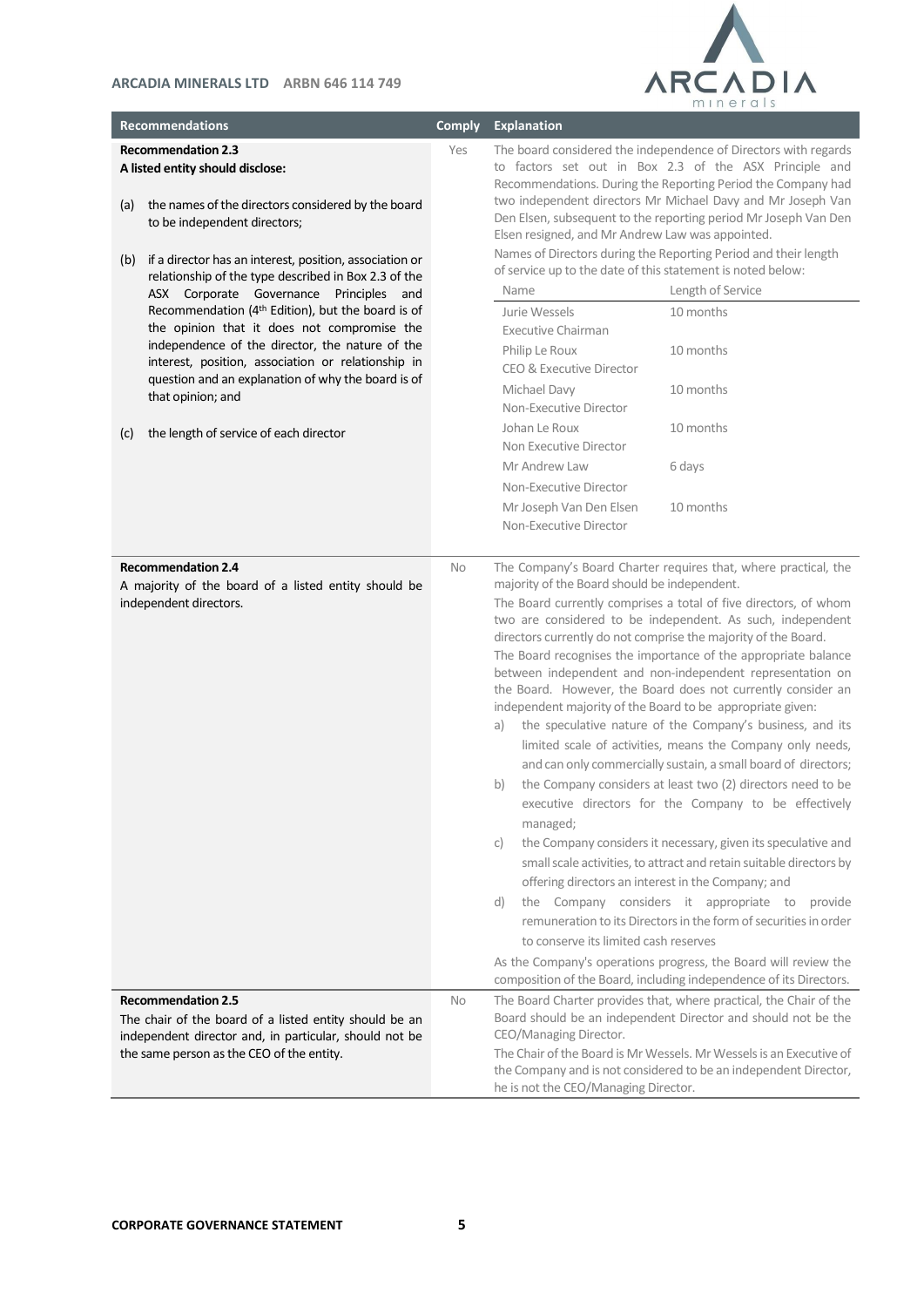

# **Recommendations Comply Explanation**

**Recommendation 2.6** A listed entity should have a program for inducting new directors and providing appropriate professional development opportunities for continuing directors to develop and maintain the skills and knowledge needed

to perform their role as a director effectively.

Yes In accordance with the Company's Board Charter, the Nominations Committee (or, in its absence, the Board) is responsible for the approval and review of induction and continuing professional development programs and procedures for Directors to ensure that they can effectively discharge their responsibilities. The Company Secretary is responsible to help organise and facilitate inductions and professional development of directors .

| Principle 3: Instil a culture of acting lawfully, ethically and responsibly                                                                                                                                                                                        |     |                                                                                                                                                                                                                                                                                     |  |
|--------------------------------------------------------------------------------------------------------------------------------------------------------------------------------------------------------------------------------------------------------------------|-----|-------------------------------------------------------------------------------------------------------------------------------------------------------------------------------------------------------------------------------------------------------------------------------------|--|
| <b>Recommendation 3.1</b><br>A listed entity should articulate and disclose its values.                                                                                                                                                                            | Yes | The Company's statement of values (which forms part of the<br>Corporate Governance Plan) is available on the Company's<br>website.                                                                                                                                                  |  |
| <b>Recommendation 3.2</b><br>A listed entity should:<br>have a code of conduct for its directors, senior<br>(a)<br>executives and employees; and<br>ensure that the board or a committee of the Board<br>(b)<br>is informed of any material breaches of that code  | Yes | The Company's Corporate Code of Conduct applies to the<br>Company's Directors, senior executives and employees.<br>Any material breaches of the Code of Conduct are expected to be<br>reported to the Board.                                                                        |  |
| <b>Recommendation 3.3</b><br>A listed entity should:<br>have and disclose a whistleblower policy; and<br>(a)<br>ensure that the board or a committee of the Board<br>(b)<br>is informed of any material incidents reported<br>under that policy.                   | Yes | The Company's Whistleblower Protection Policy (which forms part<br>of the Corporate Governance Plan) is available on the Company's<br>website. Any material breaches of the Whistleblower Protection<br>Policy are to be reported to the Board or a committee of the Board.         |  |
| <b>Recommendation 3.4</b><br>A listed entity should:<br>have and disclose an anti-bribery and corruption<br>(a)<br>policy; and<br>ensure that the board or a committee of the Board<br>(b)<br>is informed of any material incidents reported<br>under that policy. | Yes | The Company's anti-bribery and corruption Policy (which forms<br>part of the Corporate Governance Plan) is available on the<br>Company's website. Any material breaches of the anti-bribery and<br>corruption Policy are to be reported to the Board or a committee<br>of the Board |  |
|                                                                                                                                                                                                                                                                    |     |                                                                                                                                                                                                                                                                                     |  |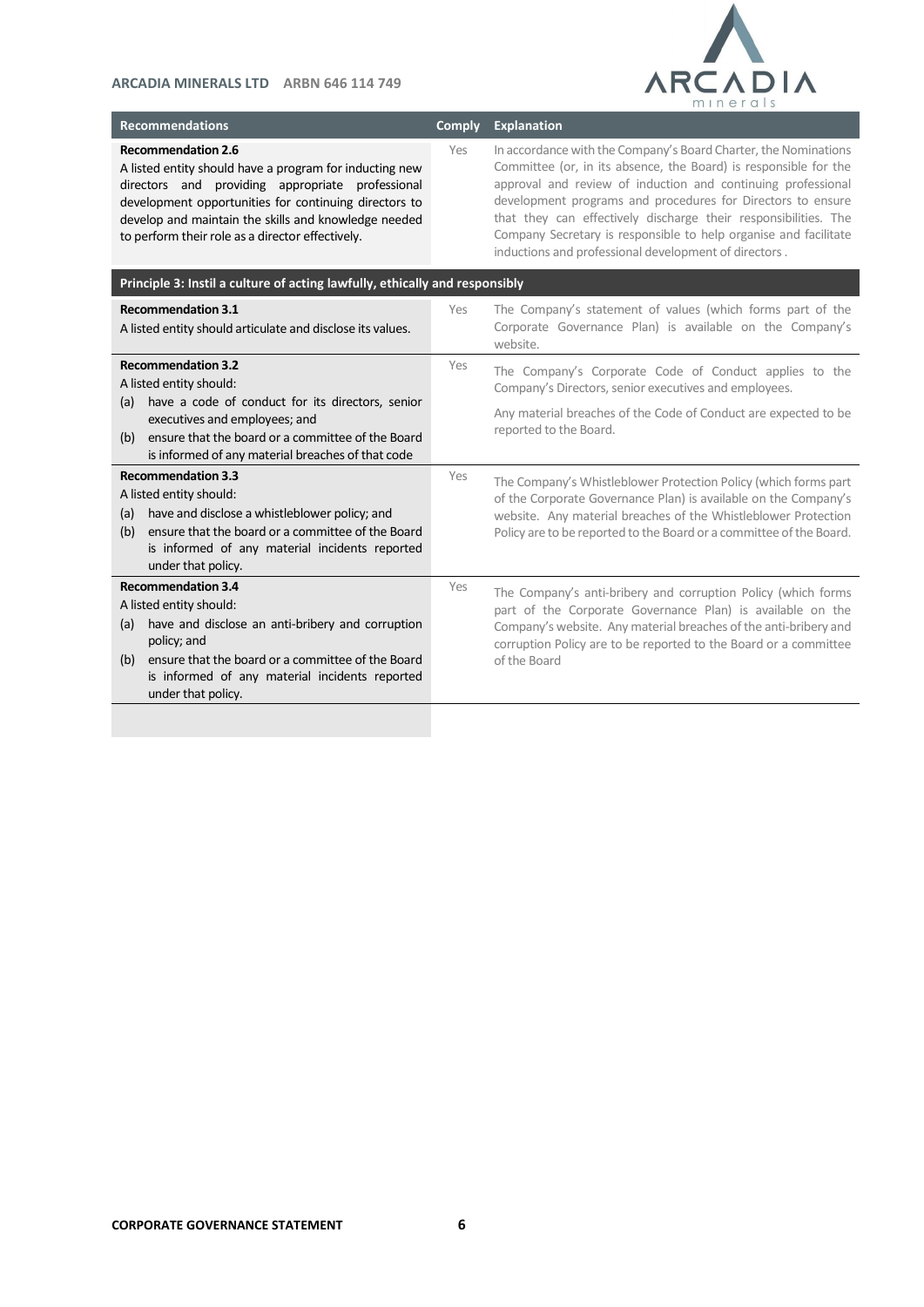

**Recommendations Comply Explanation** 

# **Principle 4: Safeguard the integrity of corporate reports**

## **Recommendation 4.1**

The board of a listed entity should:

- (a) have an audit committee which:
	- (i) has at least three members, all of whom are non-executive directors and a majority of whom are independent directors; and
	- (ii) is chaired by an independent director, who is not the chair of the board,

and disclose:

- (iii) the charter of the committee;
- (iv) the relevant qualifications and experience of the members of the committee; and
- (v) in relation to each reporting period, the number of times the committee met throughout the period and the individual attendances of the members at those meetings; or
- (b) if it does not have an audit committee, disclose that fact and the processes it employs that independently verify and safeguard the integrity of its financial reporting, including the processes for the appointment and removal of the external auditor and the rotation of the audit engagement partner.

Yes The Company did not have a separate Audit and Risk Committee.

Given the current size and composition of the Board, the Board believes that there would be no efficiencies gained by establishing a separate Audit and Risk Committee. Accordingly, the Board performs the role of the Audit and Risk Committee.

Although the Board does not have a separate Audit and Risk Committee, it had adopted an Audit and Risk Committee Charter, which is disclosed on the Company's website.

Items usually required to be discussed by an Audit and Risk Committee will be marked as separate agenda items at Board meetings when required, and when the Board convenesto address matters as the Audit and Risk Committee it will carry out the functions which are delegated to it in the Company's Audit and Risk Committee Charter. The Board will deals with conflicts of interest that occur when it performs the functions of an Audit and Risk, Committee by ensuring that any Director with a conflicting interest is not party to the relevant discussions.

The Board will be responsible for the initial appointment of the external auditor and the appointment of a new external auditor when any vacancy arises. Candidates for the position of external auditor must demonstrate complete independence from the Company through the engagement period. The Board may otherwise select an external auditor based on criteria relevant to the Company's business and circumstances. The performance of the external auditor will be reviewed on an annual basis by the Board.

The Company has an established Procedure for the Selection, Appointment and Rotation of its External Auditor, which is an annexure to the Corporate Governance Plan.

| <b>Recommendation 4.2</b><br>The board of a listed entity should, before it approves the<br>entity's financial statements for a financial period,<br>receive from its CEO and CFO a declaration that the<br>financial records of the entity have been properly<br>maintained and that the financial statements comply<br>with the appropriate accounting standards and give a<br>true and fair view of the financial position and<br>performance of the entity and that the opinion has been<br>formed on the basis of a sound system of risk<br>management and internal control which is operating<br>effectively. | Yes | The Board receives a signed declaration from the CFO and CEO in<br>accordance with Recommendation 4.2 prior to the approval of the<br>Company's financial statements.                  |
|---------------------------------------------------------------------------------------------------------------------------------------------------------------------------------------------------------------------------------------------------------------------------------------------------------------------------------------------------------------------------------------------------------------------------------------------------------------------------------------------------------------------------------------------------------------------------------------------------------------------|-----|----------------------------------------------------------------------------------------------------------------------------------------------------------------------------------------|
| <b>Recommendation 4.3</b><br>A listed entity should disclose its process to verify the<br>integrity of any periodic corporate report it releases to<br>the market that is not audited or reviewed by an external<br>auditor.                                                                                                                                                                                                                                                                                                                                                                                        | Yes | The Company will disclose its process to verify the integrity of any<br>periodic corporate report it releases to the market that is not<br>audited or reviewed by an external auditor. |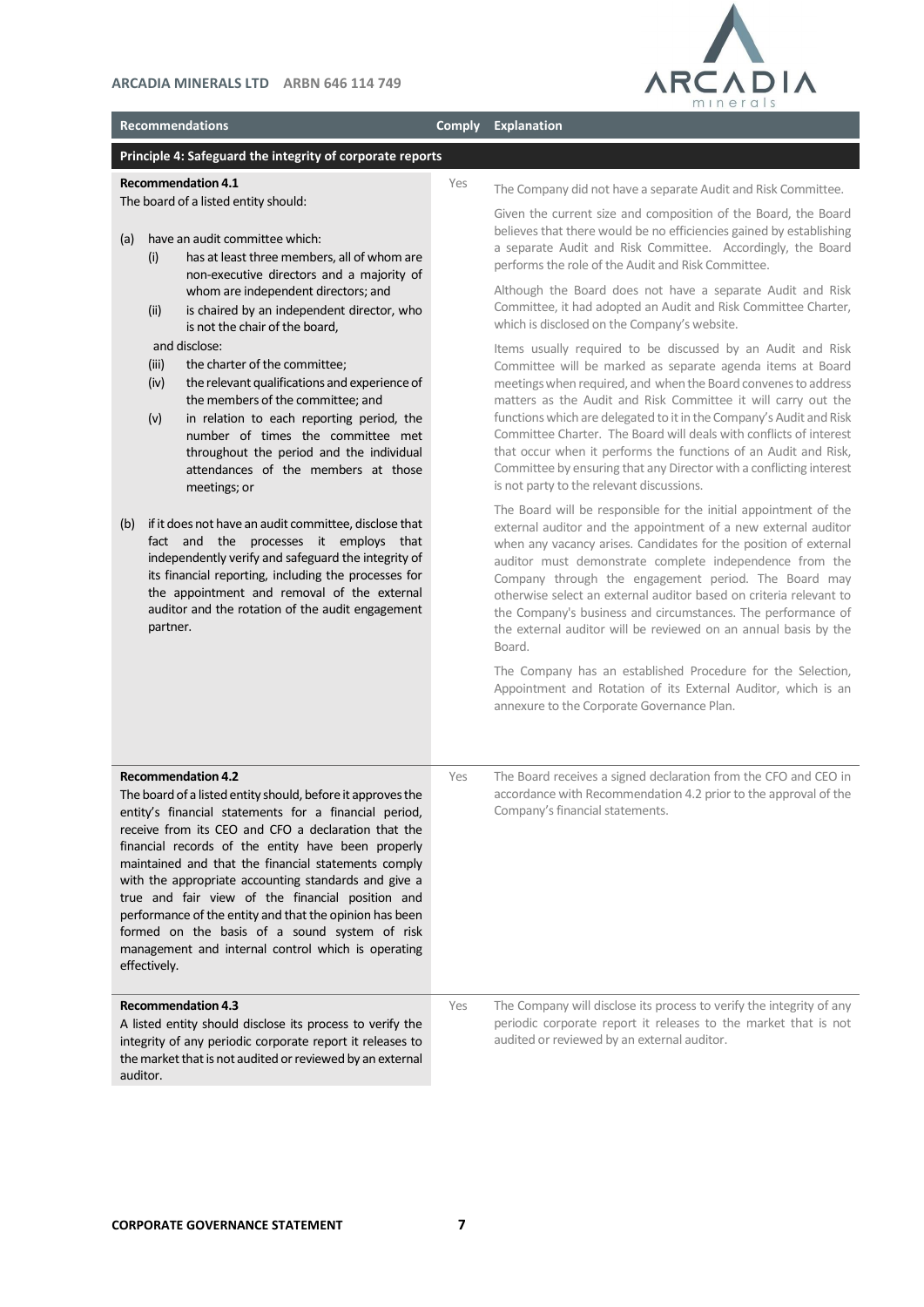

| <b>Recommendations</b>                                                                                                                                                                                                     | <b>Comply</b> | <b>Explanation</b>                                                                                                                                                                                                                                                                                                                                                                                                                                                                                                  |
|----------------------------------------------------------------------------------------------------------------------------------------------------------------------------------------------------------------------------|---------------|---------------------------------------------------------------------------------------------------------------------------------------------------------------------------------------------------------------------------------------------------------------------------------------------------------------------------------------------------------------------------------------------------------------------------------------------------------------------------------------------------------------------|
| Principle 5: Make timely and balanced disclosure                                                                                                                                                                           |               |                                                                                                                                                                                                                                                                                                                                                                                                                                                                                                                     |
| <b>Recommendation 5.1</b><br>A listed entity should<br>have and disclose a written policy for complying with its<br>continuous disclosure obligations under the Listing Rules<br>3.1.                                      | Yes           | The Company has adopted a Continuous Disclosure Policy which<br>sets out the processes the Company follows to comply with its<br>continuous disclosure obligations under the ASX Listing Rules and<br>other relevant legislation.<br>The Company's Continuous Disclosure Policy (which forms part of<br>the Company's Corporate Governance Plan) is available on the<br>Company's website.                                                                                                                          |
| <b>Recommendation 5.2</b><br>A listed entity should ensure that its board receives<br>copies of all material market announcements promptly<br>after they have been made.                                                   | Yes           | Under the Company's Continuous Disclosure Policy (which forms<br>part of the Corporate Governance Plan), all members of the Board<br>will receive material market announcements promptly after they<br>have been made.                                                                                                                                                                                                                                                                                              |
| <b>Recommendation 5.3</b><br>A listed entity should ensure that its board receives<br>copies of all material market announcements promptly<br>after they have been made.                                                   | Yes           | All substantive investor or analyst presentations will be released on<br>the ASX Markets Announcement Platform ahead of such<br>presentations.                                                                                                                                                                                                                                                                                                                                                                      |
| Principle 6: Respect the rights of security holders                                                                                                                                                                        |               |                                                                                                                                                                                                                                                                                                                                                                                                                                                                                                                     |
| <b>Recommendation 6.1</b><br>A listed entity should provide information about itself<br>and its governance to investors via its website.                                                                                   | Yes           | Information about the Company and its governance is available in<br>the Corporate Governance Plan which can be found on the<br>Company's website.                                                                                                                                                                                                                                                                                                                                                                   |
| <b>Recommendation 6.2</b><br>A listed entity should have an investor relations program<br>to facilitates effective two-way communication with<br>investors.                                                                | Yes           | The Company has adopted a Shareholder Communications<br>Strategy which aims to promote and facilitate effective two-way<br>communication with investors. The Strategy outlines a range of<br>ways in which information is communicated to shareholders and is<br>available on the Company's website as part of the Company's<br>Corporate Governance Plan.                                                                                                                                                          |
| <b>Recommendation 6.3</b><br>A listed entity should disclose how it facilitates and<br>encourages participation at meetings of security holders.                                                                           | Yes           | Shareholders are encouraged to participate at all general meetings<br>and AGMs of the Company. Upon the despatch of any notice of<br>meeting to Shareholders, the Company Secretary shall send out<br>material stating that all Shareholders are encouraged to participate<br>at the meeting.                                                                                                                                                                                                                       |
| <b>Recommendation 6.4</b><br>A listed entity should ensure that all substantive<br>resolutions at a meeting of security holders are decided<br>by a poll rather than by a show of hands.                                   | Yes           | All substantive resolutions at securityholder meetings will be<br>decided by a poll rather than a show of hands.                                                                                                                                                                                                                                                                                                                                                                                                    |
| <b>Recommendation 6.5</b><br>A listed entity should give security holders the option to<br>communications<br>from,<br>receive<br>and<br>send<br>communications to, the entity and its security registry<br>electronically. | Yes           | The Shareholder Communication Strategy provides that security<br>holders can register with the Company to receive email<br>notifications when an announcement is made by the Company to<br>the ASX, including the release of the Annual Report, half yearly<br>reports and quarterly reports. Links are made available to the<br>Company's website on which all information provided to the ASX is<br>immediately posted.<br>Shareholders queries should be referred to the Company Secretary<br>at first instance. |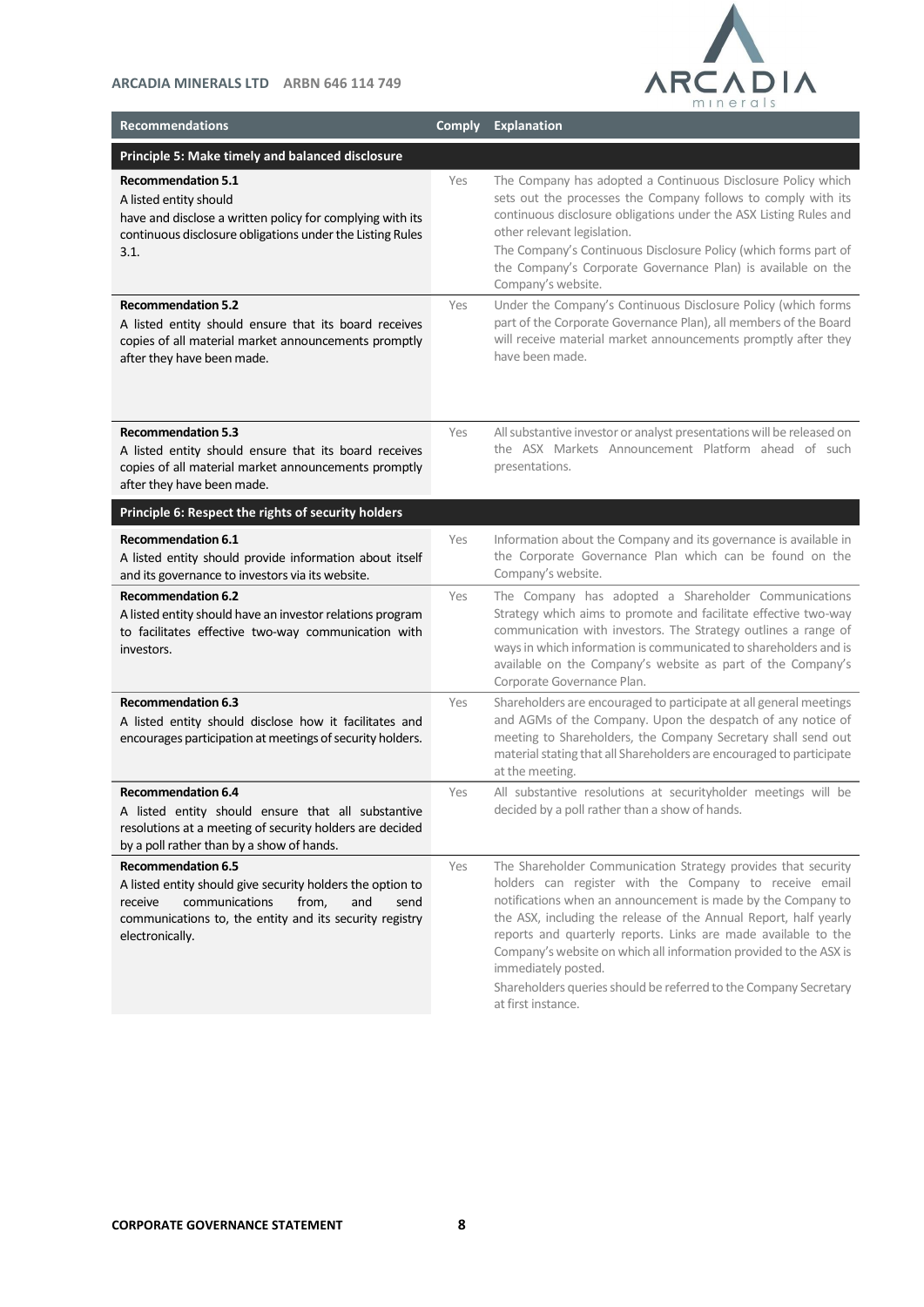

| <b>Recommendations</b>                                                                                                                                                                                                                                                                                                                                                                                                                                                                                                                                                                           | <b>Comply</b> | <b>Explanation</b>                                                                                                                                                                                                                                                                                                                                                                                                                                                                                                                                                                                                                       |
|--------------------------------------------------------------------------------------------------------------------------------------------------------------------------------------------------------------------------------------------------------------------------------------------------------------------------------------------------------------------------------------------------------------------------------------------------------------------------------------------------------------------------------------------------------------------------------------------------|---------------|------------------------------------------------------------------------------------------------------------------------------------------------------------------------------------------------------------------------------------------------------------------------------------------------------------------------------------------------------------------------------------------------------------------------------------------------------------------------------------------------------------------------------------------------------------------------------------------------------------------------------------------|
| Principle 7: Recognise and manage risk                                                                                                                                                                                                                                                                                                                                                                                                                                                                                                                                                           |               |                                                                                                                                                                                                                                                                                                                                                                                                                                                                                                                                                                                                                                          |
| <b>Recommendation 7.1</b><br>The board of a listed entity should:<br>have a committee or committees to oversee risk,<br>(a)<br>each of which:<br>has at least three members, a majority of<br>(i)<br>whom are independent directors; and<br>is chaired by an independent director,<br>(ii)<br>and disclose:<br>the charter of the committee;<br>(iii)<br>the members of the committee; and<br>(iv)<br>as at the end of each reporting period, the<br>(v)<br>number of times the committee met<br>throughout the period and the individual<br>attendances of the members at those<br>meetings; or | Yes           | The Company did not have a separate Risk Committee.<br>Please refer to disclosure in relation to Recommendation 4.1<br>above.                                                                                                                                                                                                                                                                                                                                                                                                                                                                                                            |
| if it does not have a risk committee or committees<br>(b)<br>that satisfy (a) above, disclose that fact and the<br>process it employs for overseeing the entity's risk<br>management framework.                                                                                                                                                                                                                                                                                                                                                                                                  |               |                                                                                                                                                                                                                                                                                                                                                                                                                                                                                                                                                                                                                                          |
| <b>Recommendation 7.2</b><br>The board or a committee of the board should:<br>review the entity's risk management framework at<br>(a)<br>least annually to satisfy itself that it continues to be<br>sound, and that the entity is operating with due<br>regard to the risk appetite set by the board; and<br>disclose in relation to each reporting period,<br>(b)<br>whether such a review has taken place.                                                                                                                                                                                    | Yes           | The Audit and Risk Committee Charter requires that the Audit and<br>Risk Committee (or, in its absence, the Board) should, at least<br>annually, satisfy itself that the Company's risk management<br>framework continues to be sound.<br>The Company's Corporate Governance Plan requires the Company<br>to disclose at least annually whether such a review of the<br>Company's risk management framework has taken place. The<br>Board will commence annual reporting in the 12 month period post<br>admission to the ASX.                                                                                                            |
| <b>Recommendation 7.3</b><br>A listed entity should disclose:<br>if it has an internal audit function, how the function<br>(a)<br>is structured and what role it performs; or<br>if it does not have an internal audit function, that<br>(b)<br>fact and the processes it employs for evaluating and<br>continually improving the effectiveness of its risk<br>management and internal control processes.                                                                                                                                                                                        | Yes           | The Company does not have an internal audit function. The Audit<br>and Risk Committee Charter provides for the Audit and Risk<br>Committee to monitor the need for an internal audit function.<br>As set out in Recommendation 7.1, the Board is responsible for<br>overseeing the Company's risk management framework.<br>The Board will devote time formally at Board meetings and<br>informally through regular communication to fulfilling the roles and<br>responsibilities associated with overseeing risk and maintaining the<br>entity's risk management framework and associated internal<br>compliance and control procedures. |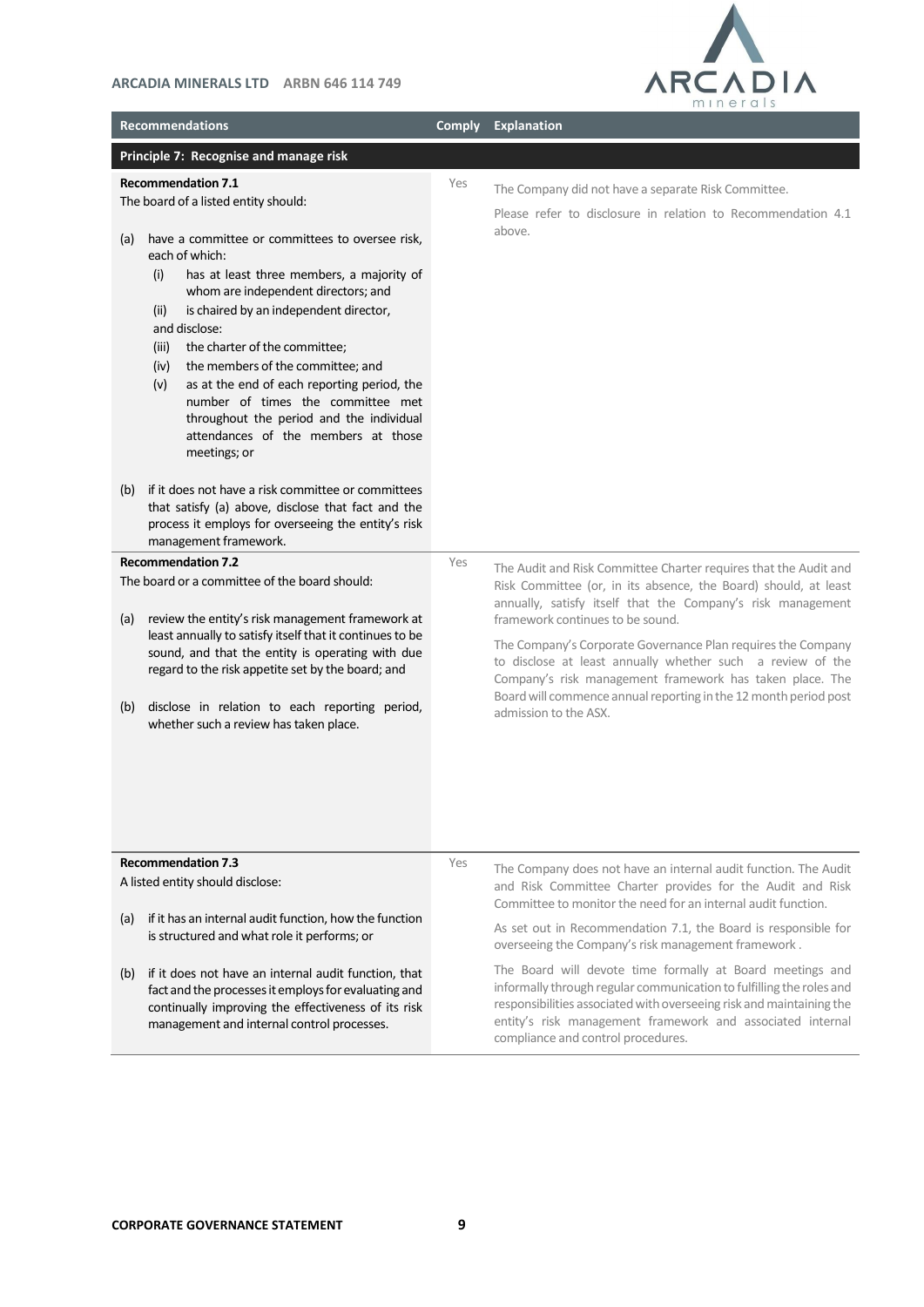<u> 1989 - Johann Stein, marwolaethau a bh</u>

п



| <b>Recommendations</b>                                                                                                                                                                                                                                                              | <b>Comply</b> | <b>Explanation</b>                                                                                                                                                                                                                                                                                                                                                            |
|-------------------------------------------------------------------------------------------------------------------------------------------------------------------------------------------------------------------------------------------------------------------------------------|---------------|-------------------------------------------------------------------------------------------------------------------------------------------------------------------------------------------------------------------------------------------------------------------------------------------------------------------------------------------------------------------------------|
| <b>Recommendation 7.4</b><br>A listed entity should disclose whether, it has material<br>exposure to environmental or social risks and, if it does,<br>how it manages or intends to manage those risks.                                                                             | Yes           | The Audit and Risk Committee Charter requires the Audit and Risk<br>Committee (or, in its absence, the Board) to assist management<br>determine whether the Company has any material exposure to<br>economic, environmental and social sustainability risks and, if it<br>does, how it manages or intends to manage those risks.                                              |
|                                                                                                                                                                                                                                                                                     |               | The Company is currently exposed to minimal environmental and<br>social risks due to its present size and magnitude of operations.                                                                                                                                                                                                                                            |
| Principle 8: Remunerate fairly and responsibly                                                                                                                                                                                                                                      |               |                                                                                                                                                                                                                                                                                                                                                                               |
| <b>Recommendation 8.1</b><br>The board of a listed entity should:                                                                                                                                                                                                                   | Yes           | The Company's Corporate Governance Plan contains a<br>Remuneration Committee Charter that provides for the creation of<br>a Remuneration Committee (if it is considered it will benefit the                                                                                                                                                                                   |
| have a remuneration committee which:<br>(a)<br>(i)<br>has at least three members, a majority of<br>whom are independent directors; and                                                                                                                                              |               | Company), with at least three members, a majority of whom must<br>be independent Directors, and which must be chaired by an<br>independent Director.                                                                                                                                                                                                                          |
| is chaired by an independent director,<br>(ii)<br>and disclose:<br>the charter of the committee;<br>(iii)<br>the members of the committee; and<br>(iv)                                                                                                                              |               | The Company does not have a Remuneration Committee as the<br>Board considers the Company will not currently benefit from its<br>establishment. In accordance with the Company's Board Charter,<br>the Board carries out the duties that would ordinarily be carried out                                                                                                       |
| as at the end of each reporting period, the<br>(v)<br>number of times the committee met<br>throughout the period and the individual<br>attendances of the members at those<br>meetings; or                                                                                          |               | by the Remuneration Committee under the Remuneration<br>Committee Charter including the following processes to set the<br>level and composition of remuneration for Directors and senior<br>executives and ensuring that such remuneration is appropriate and<br>not excessive:                                                                                               |
| if it does not have a remuneration committee,<br>(b)<br>disclose that fact and the processes it employs for<br>setting the level and composition of remuneration<br>for directors and senior executives and ensuring<br>that such remuneration is appropriate and not<br>excessive. |               | The Board devotes time at Board meetings to assess the level and<br>composition of remuneration for Directors and senior executives<br>as necessary when there are changes to Company, Director or<br>executives' circumstances which indicate the level and/or<br>composition of remuneration may require amendment to achieve<br>consistency with the revised circumstance. |
| <b>Recommendation 8.2</b><br>A listed entity should separately disclose its policies and<br>practices regarding the remuneration of non-executive<br>directors and the remuneration of executive directors<br>and other senior executives.                                          | Yes           | The Company's Corporate Governance Plan requires the Board to<br>disclose its policies and practices regarding the remuneration of<br>Directors and senior executives. The information will be set out in<br>the Company's annual report.                                                                                                                                     |
| <b>Recommendation 8.3</b><br>A listed entity which has an equity-based remuneration<br>scheme should:                                                                                                                                                                               | Yes           | The Company does not have an equity based remuneration<br>scheme in place.                                                                                                                                                                                                                                                                                                    |
| have a policy on whether participants are<br>(a)<br>permitted to enter into transactions (whether<br>through the use of derivatives or otherwise) which<br>limit the economic risk of participating in the<br>scheme; and                                                           |               |                                                                                                                                                                                                                                                                                                                                                                               |
| disclose that policy or a summary of it.                                                                                                                                                                                                                                            |               |                                                                                                                                                                                                                                                                                                                                                                               |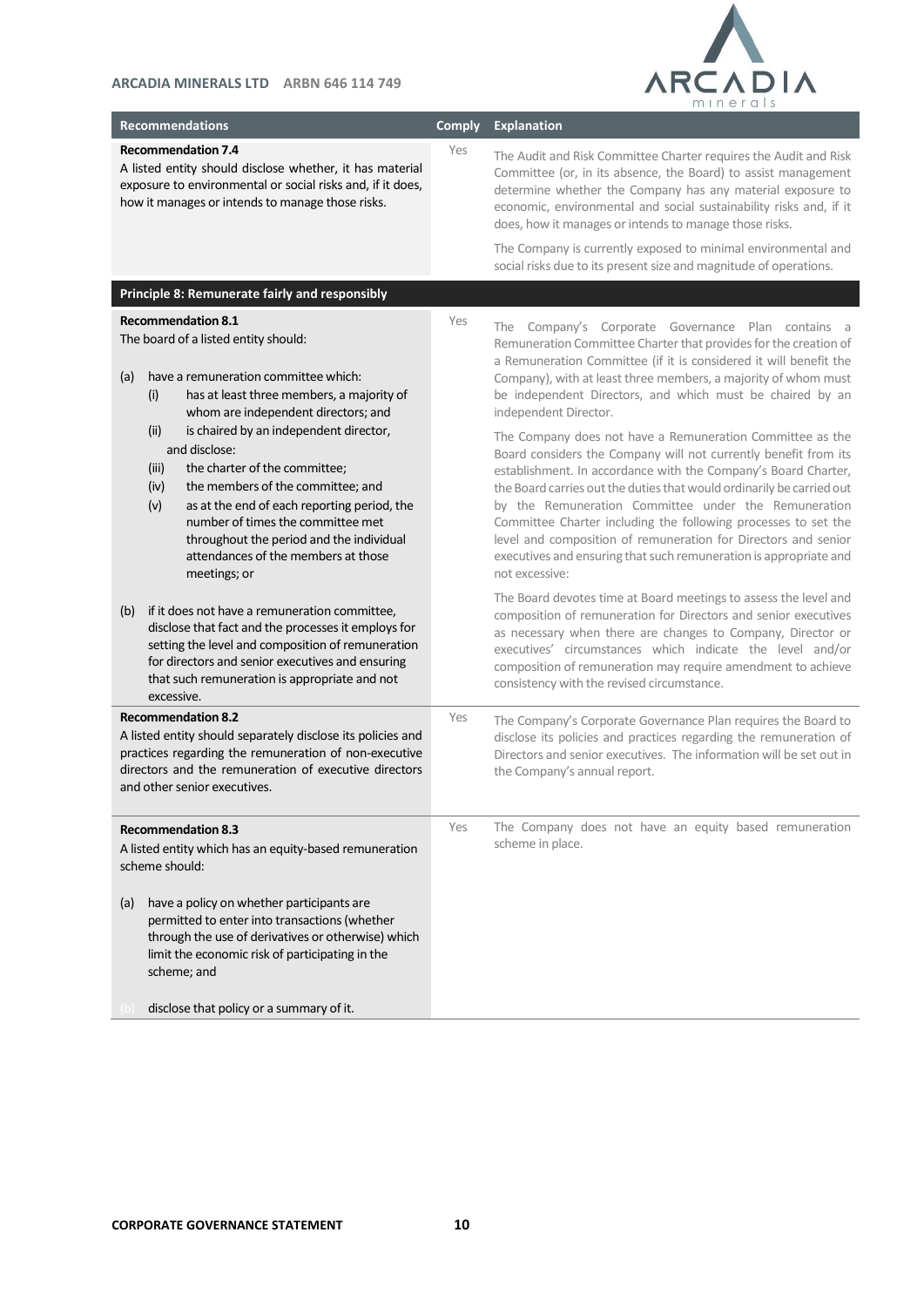

| <b>Recommendations</b>                                                                                                                                                                                                                                                                                                                                                                                                                    | <b>Comply</b> | <b>Explanation</b>                                                                                                                                     |  |  |
|-------------------------------------------------------------------------------------------------------------------------------------------------------------------------------------------------------------------------------------------------------------------------------------------------------------------------------------------------------------------------------------------------------------------------------------------|---------------|--------------------------------------------------------------------------------------------------------------------------------------------------------|--|--|
| Principle 9: Additional recommendations that apply in certain cases                                                                                                                                                                                                                                                                                                                                                                       |               |                                                                                                                                                        |  |  |
| <b>Recommendation 9.1</b><br>A listed entity with a director who does not speak the<br>language in which board or security holder meetings<br>are held or key corporate documents are written should<br>disclose the processes it has in place to ensure the<br>director understands and can contribute to the<br>discussions at those meetings and understands and can<br>discharge their obligations in relation to those<br>documents. | N/A           | Not Applicable                                                                                                                                         |  |  |
| <b>Recommendation 9.2</b><br>A listed entity established outside Australia should<br>ensure that meetings of security holders are held at a<br>reasonable place and time.                                                                                                                                                                                                                                                                 | Yes           | The Company will ensure that meetings of security holders are held<br>at a reasonable place and time.                                                  |  |  |
| <b>Recommendation 9.3</b><br>A listed entity established outside Australia, and an<br>externally managed listed entity that has an AGM,<br>should ensure that its external auditor attends its AGM<br>and is available to answer questions from security<br>holders relevant to the audit.                                                                                                                                                | Yes           | The Company will ensure that its external auditor attends its AGM<br>and security holders are given an opportunity to ask questions of<br>the auditor. |  |  |